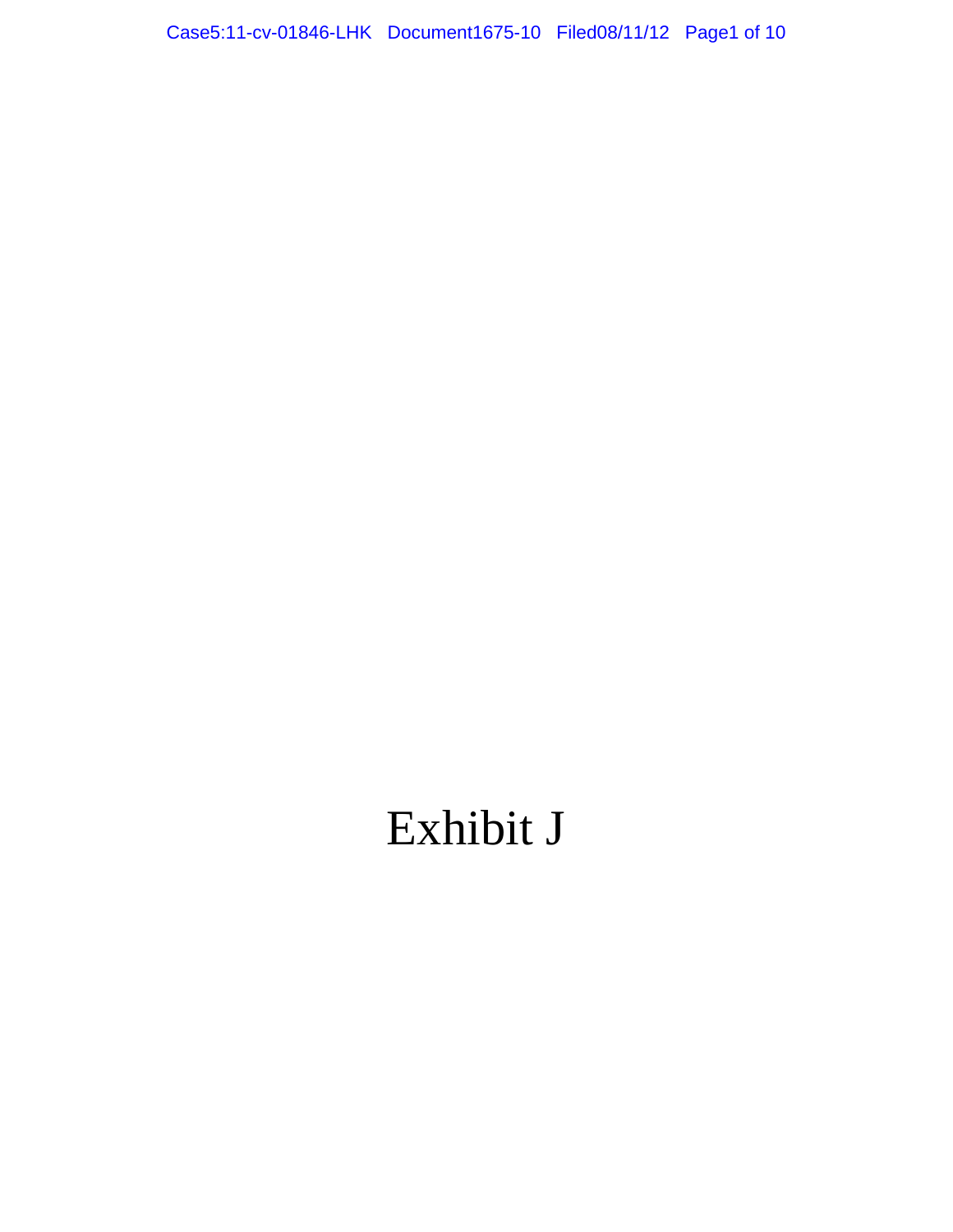# **iPhone 3G Trade Dress**

•

•



- **a rectangular product with four evenly rounded corners**
- •**a flat clear surface covering the front of the product**
- **the appearance of a metallic bezel around the flat clear surface**
- •**a display screen under the clear surface**
- • **under the clear surface, substantial black borders above and below the display screen and narrower black borders on either side of the screen**
- •**when the device is on, a row of small dots on the display screen**
- • **when the device is on, a matrix of colorful square icons with evenly rounded corners within the display screen**
- • **when the device is on, a bottom dock of colorful square icons with evenly rounded corners set off from the other icons on the display, which does not change as other pages of the user interface are viewed**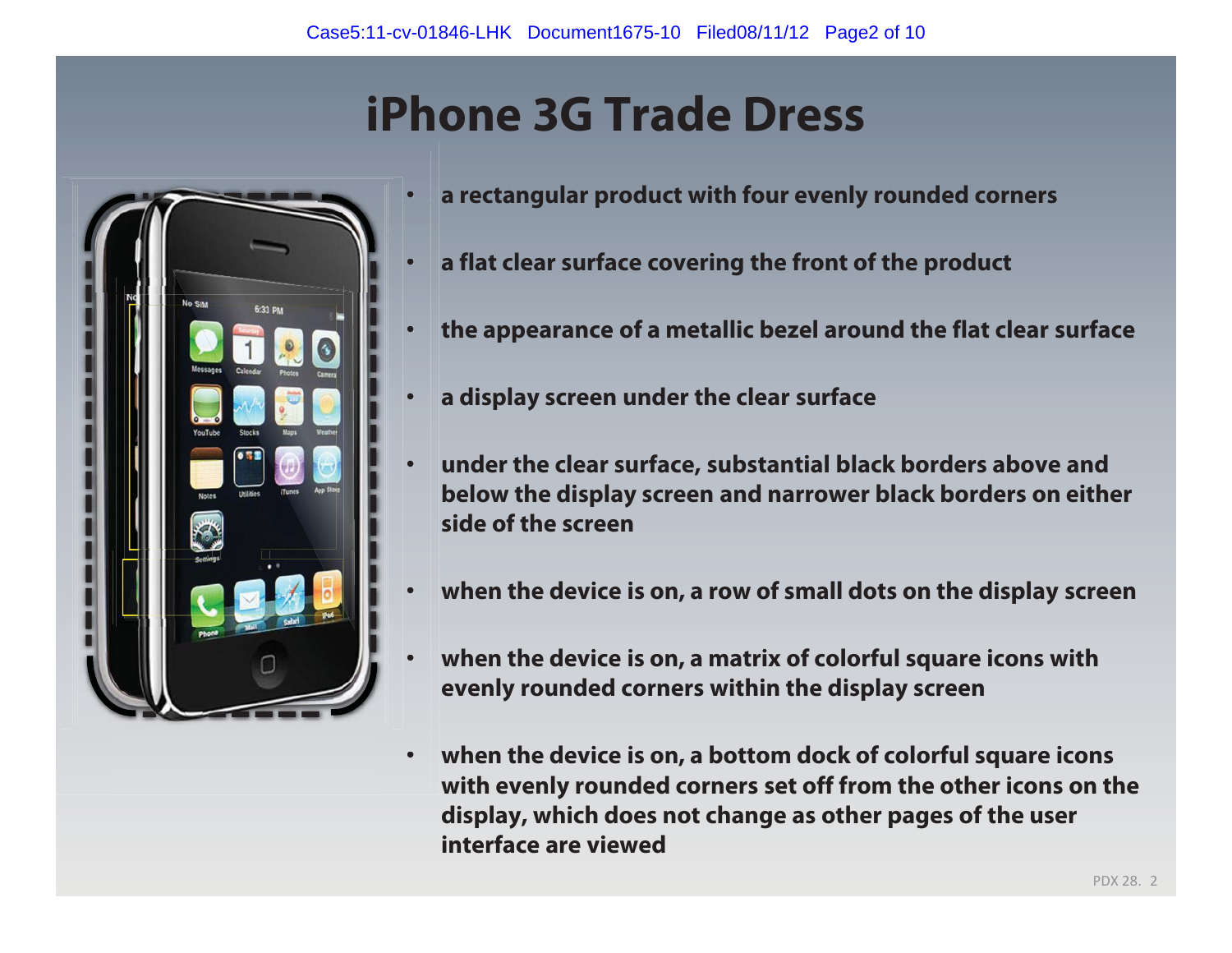### **Acquired Distinctiveness Factors**  *Secondary Meaning*

- The extent and manner of Apple's advertising for the trade dresses
- The length and manner of Apple's use of the trade dresses
- Actual recognition (or consumer perception) of the trade dresses
- Whether Samsung copied Apple's trade dresses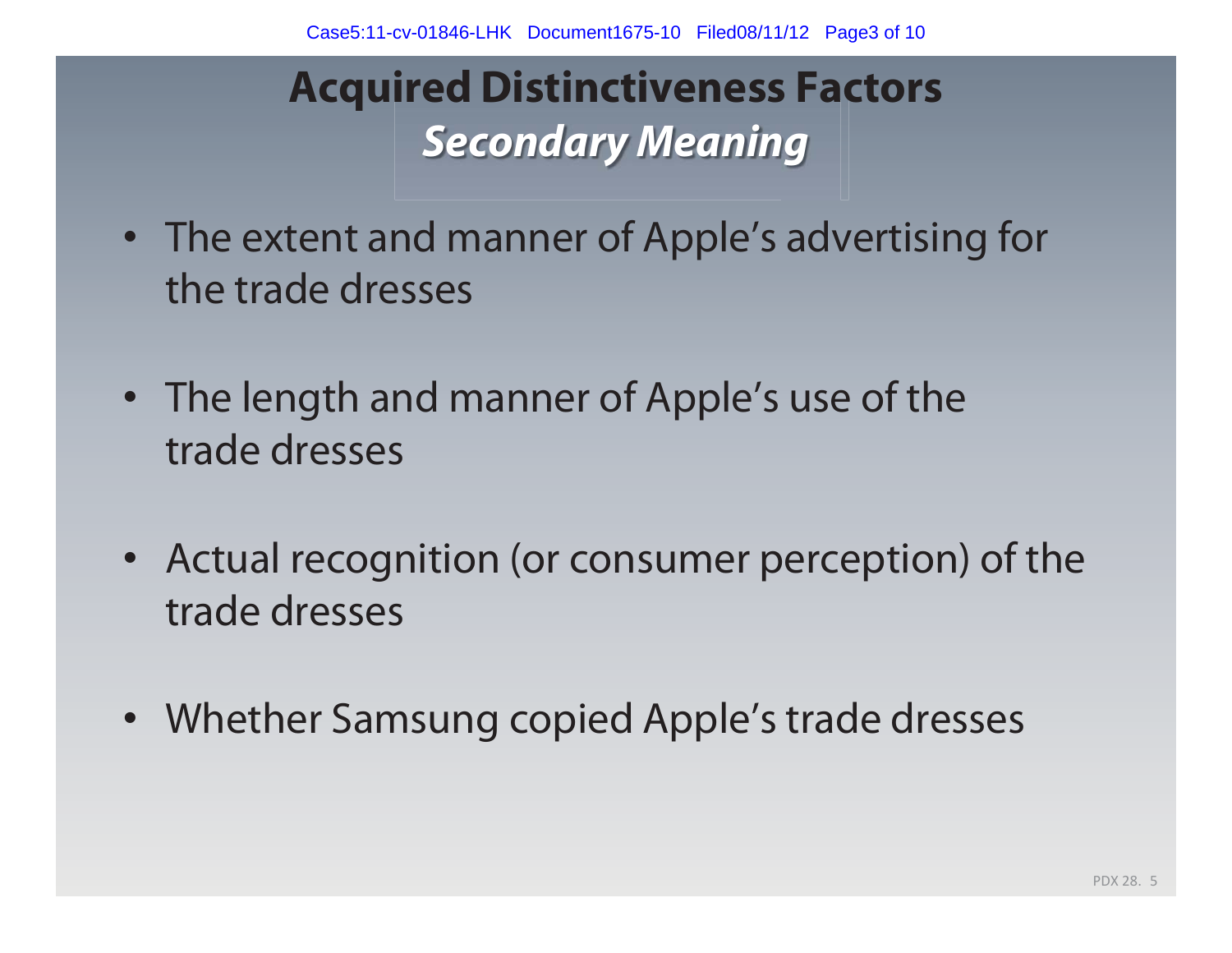#### **Fame Factors**  *Dilution*

- The duration, extent and geographic reach of advertising and publicity of the trade dresses, whether advertised or publicized by the owner or third parties
- The amount, volume, and geographic extent of sales of goods offered under the trade dresses
- The extent of actual recognition of the trade dresses
- Whether the trade dresses were registered on the principal register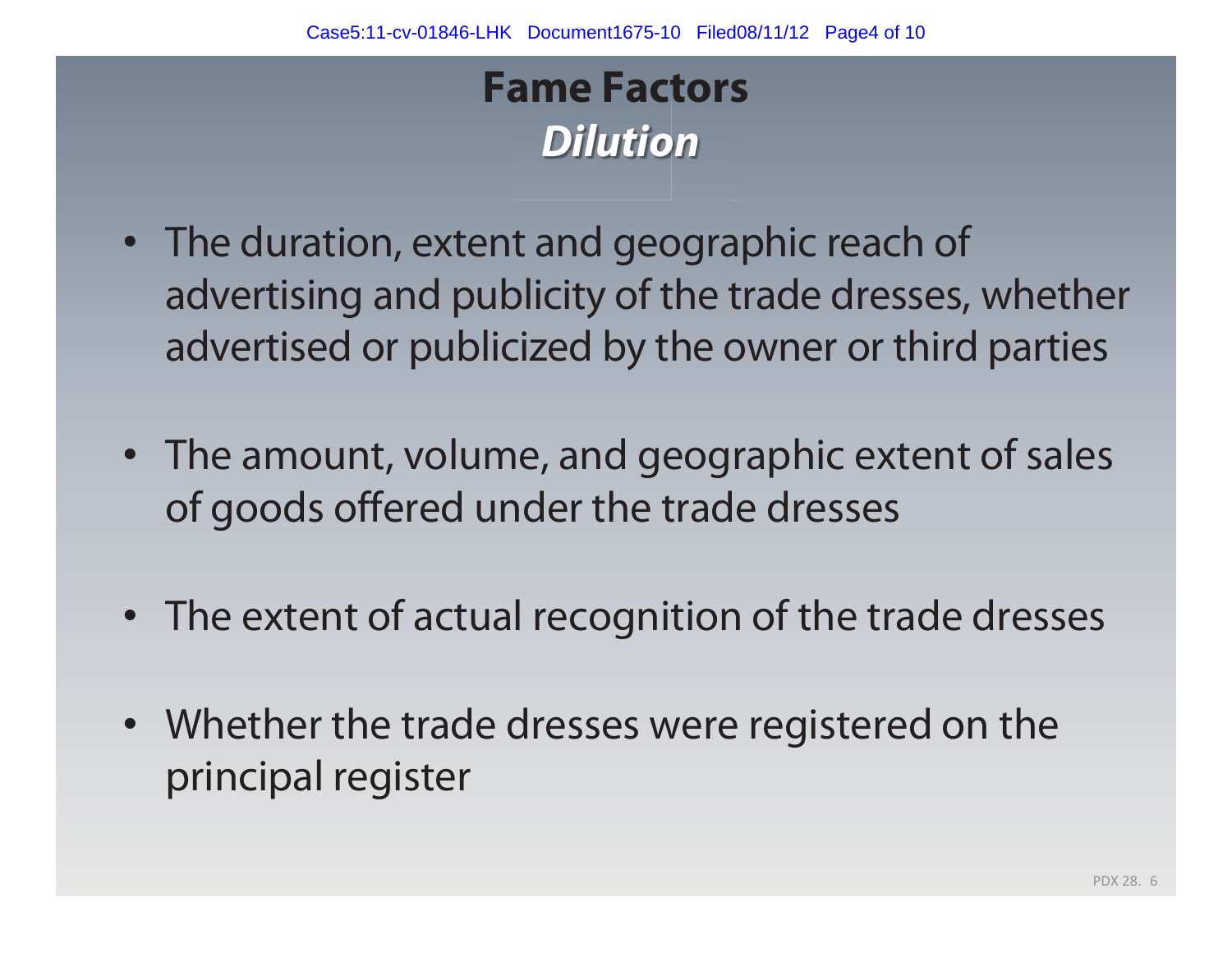#### **Internal Samsung Document Holding Out iPhone as Standard**

|                                       | <b>Key takeaways</b>                                                                             |                                                                                                                   |                                                                                            |                                                                                                                         |                                                                      |                                                                           |                                               |
|---------------------------------------|--------------------------------------------------------------------------------------------------|-------------------------------------------------------------------------------------------------------------------|--------------------------------------------------------------------------------------------|-------------------------------------------------------------------------------------------------------------------------|----------------------------------------------------------------------|---------------------------------------------------------------------------|-----------------------------------------------|
|                                       | D.<br><b>PNEDUCT</b><br>16.848                                                                   | 345106                                                                                                            | <b>VENW</b><br>HEELEVALE                                                                   | 1-8.A<br><b>KUNETIONALISY</b><br><b>APRILLATIONS</b>                                                                    | CARRIER                                                              | <b>COMPETITOR</b><br>SUMMARY<br>PLATFORM                                  |                                               |
|                                       | Highly limited, one<br>product currently,<br>but great operation<br>efficiency.                  | Sets the standard<br>for screen centric<br>design.                                                                | Easy to use, sexy to<br>use UI is the lynch<br>pin of iPhone's<br>SUCCOSS.                 | Hardware doesn't<br>support full media<br>capabilities, but<br>applications and<br>iTunes integration<br>are excellent. | Single platform<br>focus drives<br>operation efficiency              | Drives ARPU/subs,<br>but integrated<br>system threatens<br>carrier upside |                                               |
| <b>NOKIA</b>                          | line                                                                                             |                                                                                                                   |                                                                                            |                                                                                                                         |                                                                      |                                                                           |                                               |
|                                       | late                                                                                             |                                                                                                                   |                                                                                            |                                                                                                                         |                                                                      |                                                                           |                                               |
|                                       | Wid<br><b>D</b> for<br>clot<br>con<br>inp.                                                       |                                                                                                                   |                                                                                            |                                                                                                                         |                                                                      |                                                                           | "sets the standard for screen centric design" |
| <b>SAMSUNG</b><br><b>Implications</b> | Lineup diversity is a<br>clear competitive<br>differentiator, but<br>need platform<br>efficiency | Opportunity to<br>assert style<br>leadership in touch<br>through distinctive<br>offerings with some<br>synergies. | <b>Addressing UI</b><br>improvement is an<br>entry requirement<br>for success in<br>touch. | Critical to drive<br>software/service<br>value add to match<br>competitors in<br>touch environment.                     | Reduced platforms<br>drive efficiency and<br>optimized<br>experience | Develop business<br>model & app<br>strategy that<br>includes carriers     |                                               |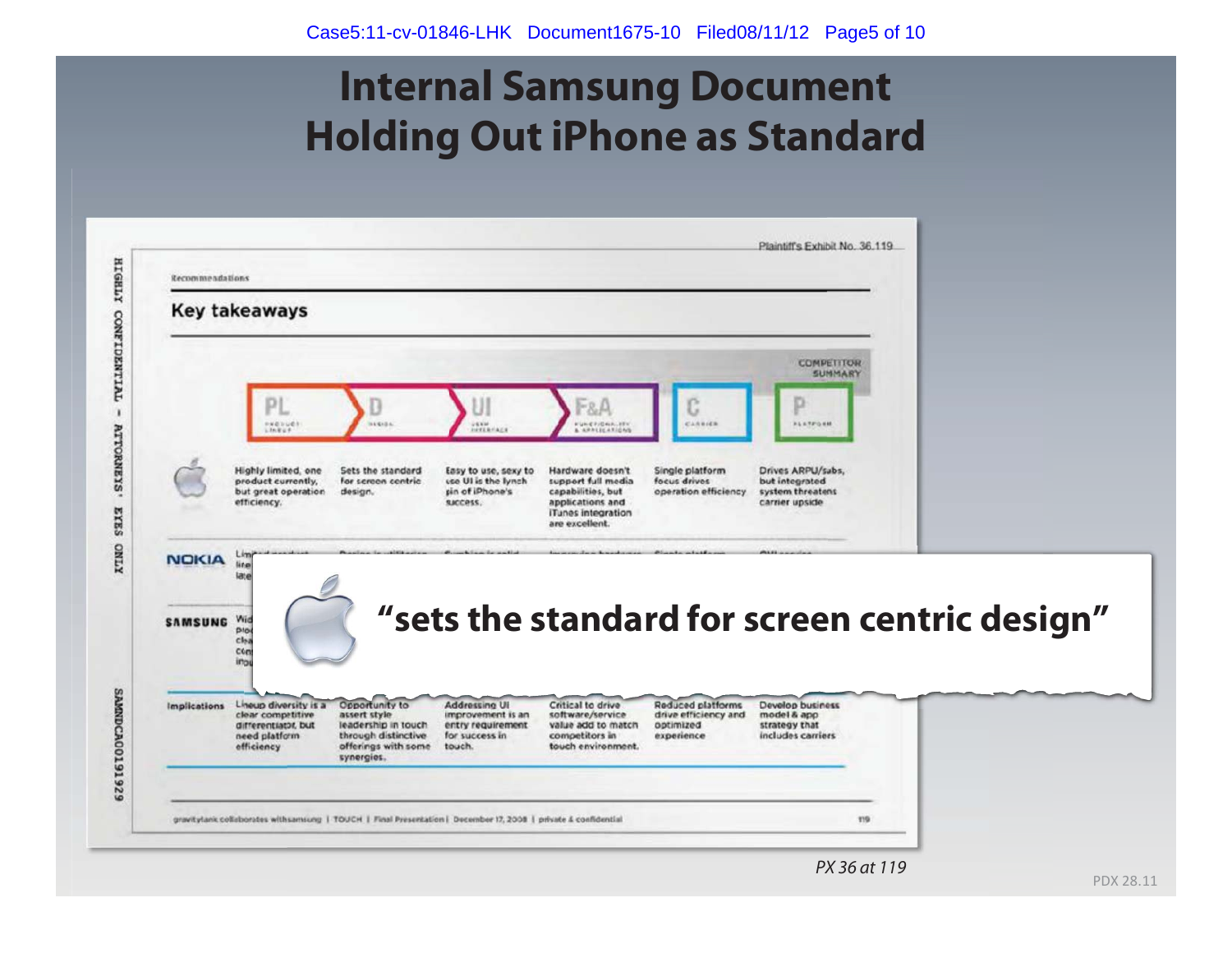#### **Internal Samsung Document Holding Out iPhone as Standard**



PDX 28. 12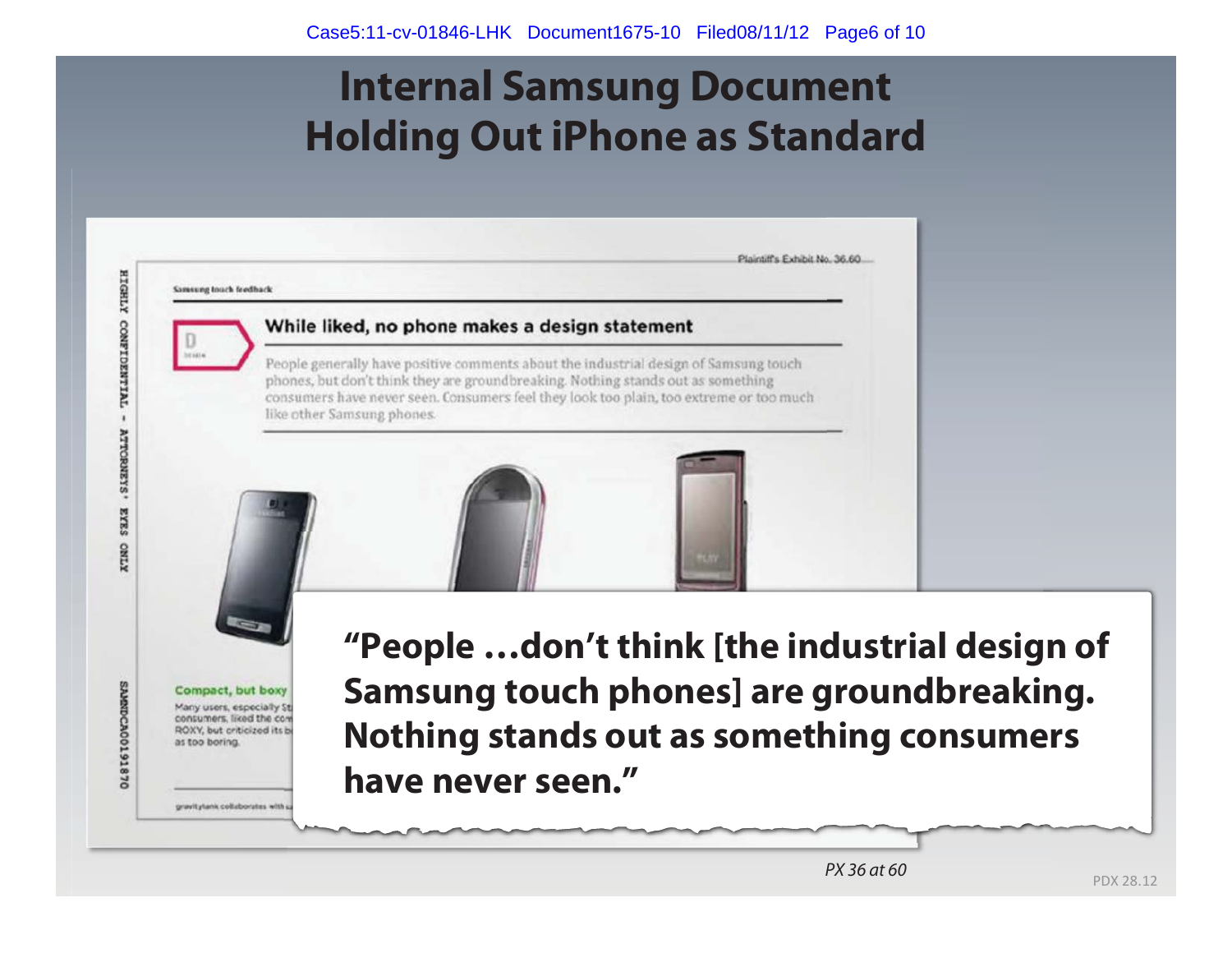*Sleekcraft* **Factors**  *"Likelihood of Confusion" iPad/iPad 2 Trade Dress* 

- Strength of the trade dress
- Proximity of the goods
- Similarity of the trade dresses
- Evidence of actual confusion
- Marketing channels used
- Types of goods and the degree of care likely to be exercised by the purchaser
- Defendant's intent in selecting the trade dress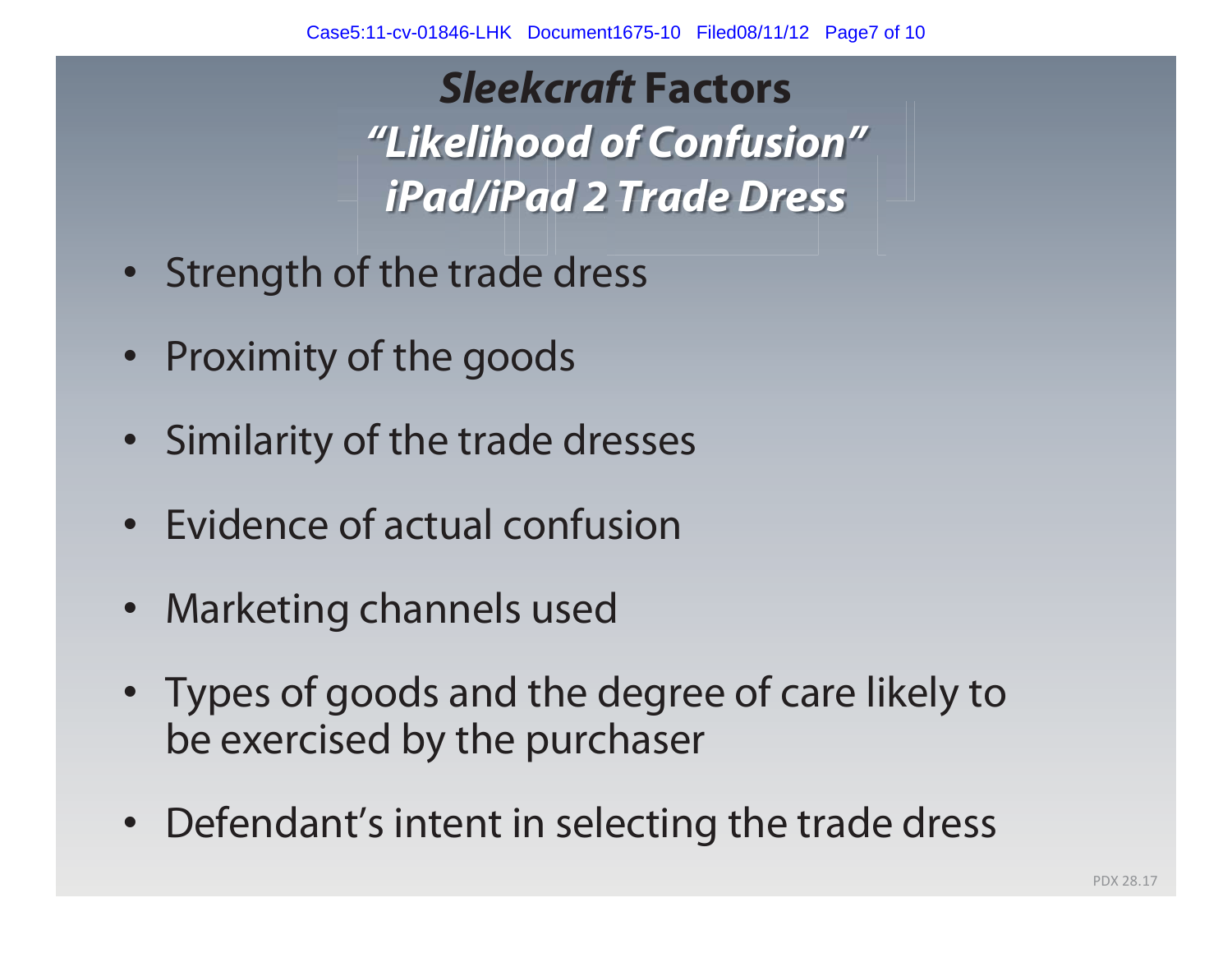## **Internal Samsung Document Samsung Q4 '10 Deep Dive**

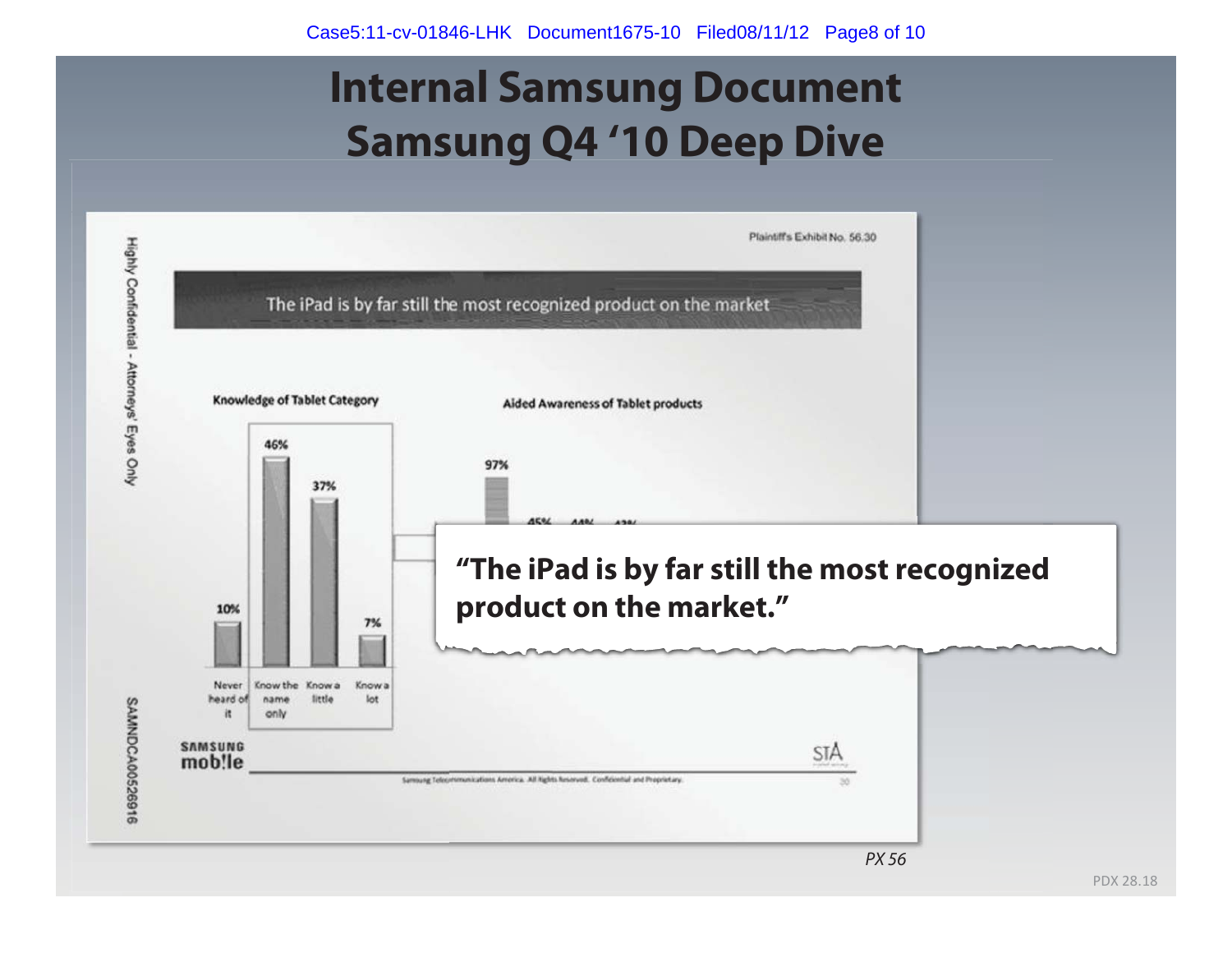# **Dilution by Blurring Factors**

- The degree of similarity between the trade dresses
- The degree of inherent or acquired distinctiveness of the famous trade dress
- The degree of recognition of the famous trade dress
- Whether the junior user of the trade dress intended to create an association with the famous trade dress
- Any actual association between the trade dresses